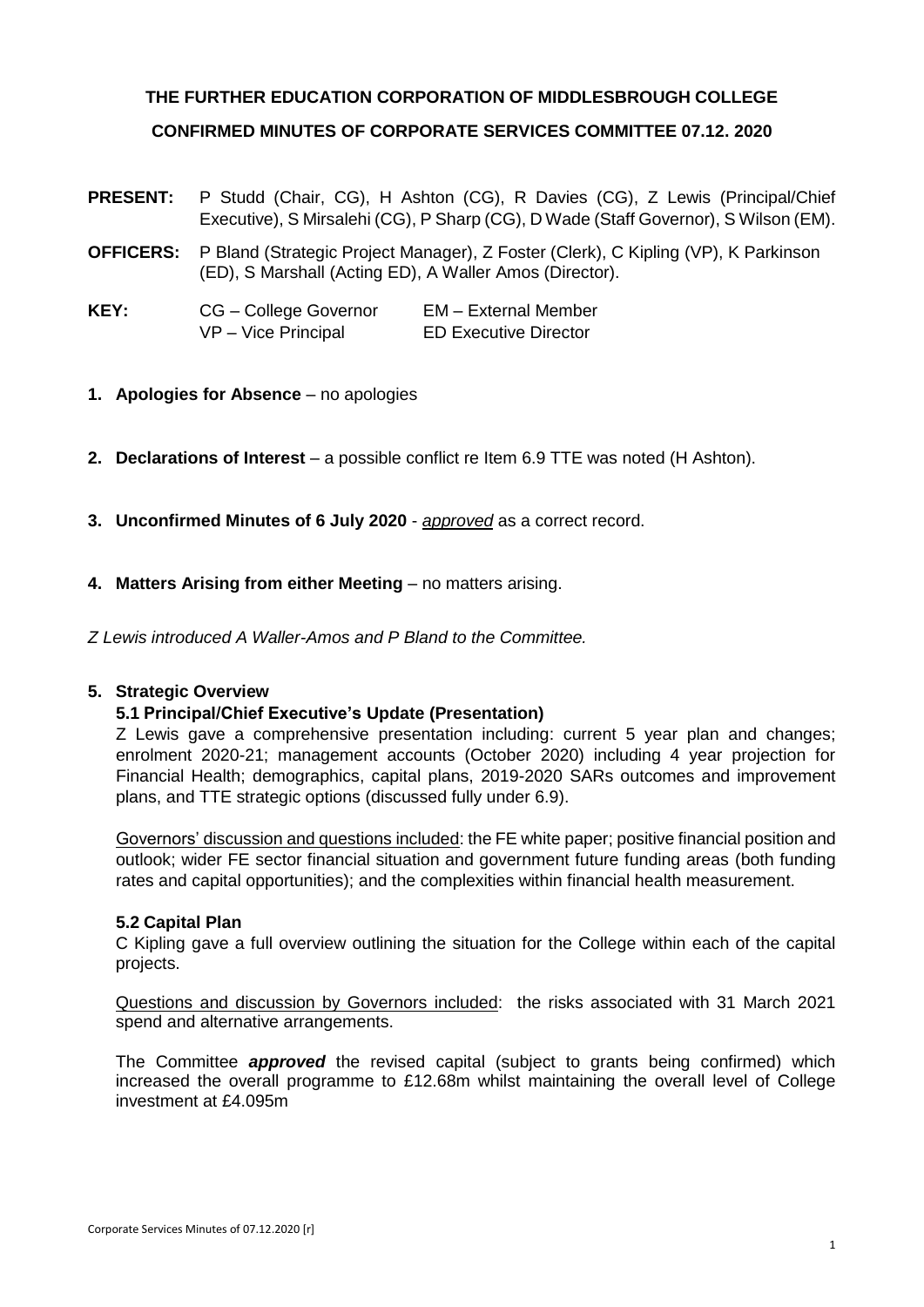# **5.3 Strategic Projects Update**

P Bland gave full detail of the five current projects for the Committee.

Discussion and questions included: T Level digital centre key ground risks and how these were mitigated; and GMP status on contracts.

## **5.4 Bank Loan and Treasury Management Annual Report**

C Kipling gave a full update including: cash management; borrowing; and the new ESFA return on cash flow predictions.

Governors questions included: costs, flexibilities and risks associated with aspects of the revolving loan; loan interest rates and likely future interest rates.

The Corporate Services Committee *approved* the 2019 / 2020 Treasury Management Annual Report and *agreed* to continue to float in the current climate.

## **6. Finance Matters 2020-2021**

#### **6.1 Financial Statements 2019-2020**

The Financial Statements were presented and discussed in full (*6.1.1-6.1.6*) including the updated LPGS pension liabilities. C Kipling detailed some final changes due by the auditors in relation to TTE Technical. The statements had also been considered and approved by the Audit and Risk Committee on 4 December 2020.

The Committee *agreed* to recommend the 2019-2020 financial statements *(Middlesbrough College, Northern Skills Group Limited, Northern Apprenticeship Group Limited, TTE Technical (UK) Ltd, TTE International Ltd and TTE Apprenticeships Ltd)* for formal approval by the Governing Body on 17 December 2020, prior to them being signed and returned to the Education and Skills Funding Agency before the 31 January 2021 deadline.

#### **6.2 Management Accounts (October 2020)**

The Management Accounts were received and after discussion *approved* for inclusion in the papers for the Governing Body on 17 December 2020.

# **6.3 Bad Debts**

C Kipling detailed the individual debts which totalled £1430.

After due consideration and discussion, in which it was noted the improved position, the Committee *agreed* to recommend the write off of *£1430* to the Governing Body at its meeting on 17 December 2020.

# **6.4 Student Union Activity**

The Corporate Services Committee received this report and *agreed* to recommend that the 2019-2020 Student Union Activity be approved by the Governing Body at its meeting on 17 December 2020.

#### **6.5 Financial Regulations Annual Update**

C Kipling gave a brief outline of the amendments which the Committee *approved* in full.

#### **6.6 Overseas Trips**

The report was received for information.

#### **6.7 Subcontractors Update**

C Kipling outlined the progress within the subcontractor deliveries.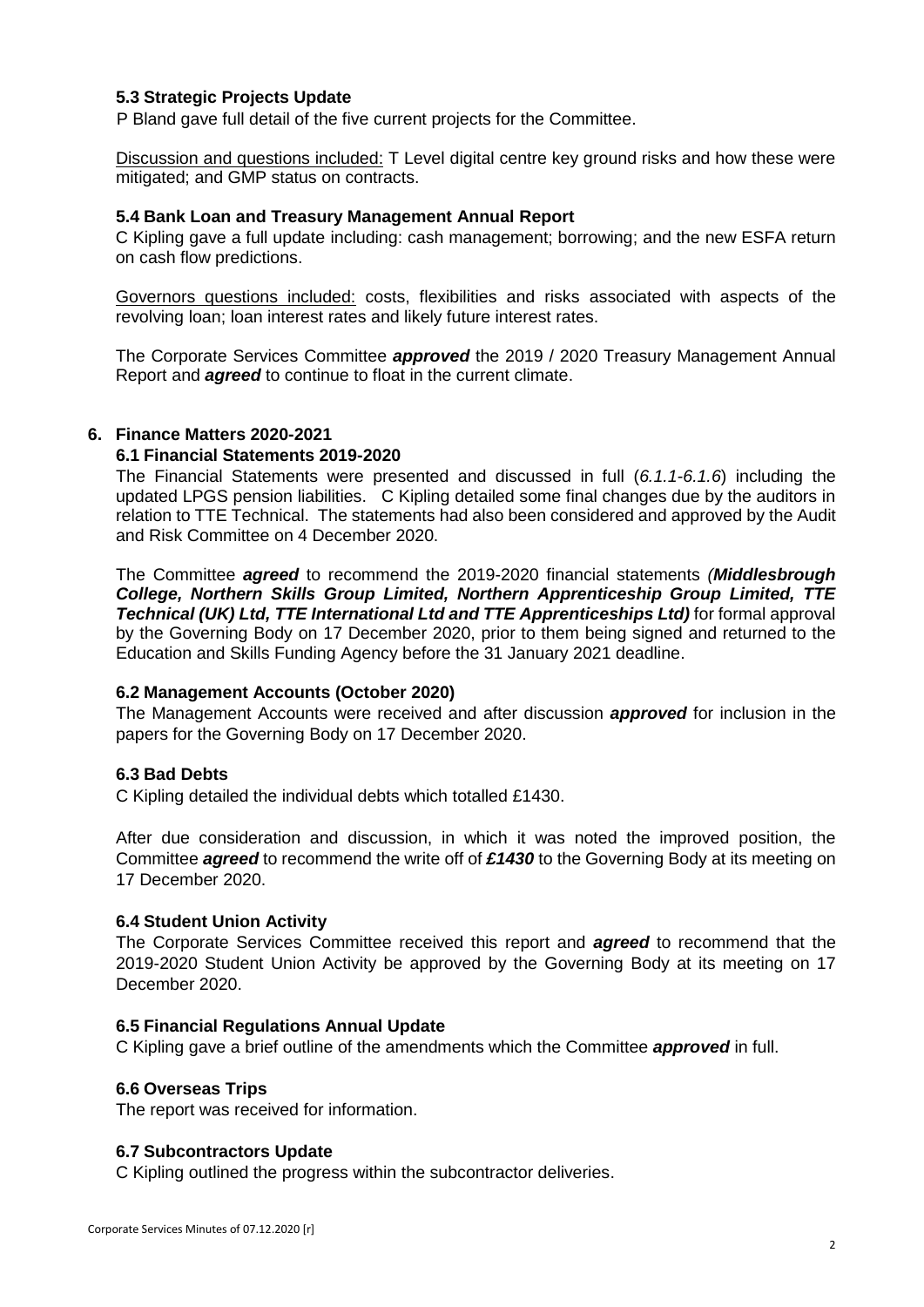# **6.8 Pay Award 2020-2021**

Z Lewis and C Kipling detailed the rationale for the proposed 2020-21 award.

Governors' discussed this fully including: whether the award and one off payment were reasonable; the alternatives and approximate costings; the potential financial (and other) risks; the public sector pay freeze; implications of the staff survey and how this could be addressed; and the wider FE and local climate.

After detailed consideration of the College's financial position, the Corporate Services Committee *agreed* to recommend to the Governing Body at its meeting on 17 December 2020, the following for all staff:

- **A 2% consolidated pay increase from 1st January 2021 for all staff (including hourly contract 1 rates) subject to meeting the relevant performance criteria**
- a £100 one off payment of thanks from the Governing Body for all staff employed on **1st January 2021 and having worked during term 1 of 2020-21 – payable in mid-January (with £50 for those working less than 0.5 contract on average) again subject to meeting prescribed performance criteria**
- *and at its July 2021 meeting for the Corporate Services Committee* **to consider a further one off payment of thanks from the Governing Body for all staff subject to the financial position of the College at that time**.

## **6.9 TTE Update**

*To note – this was taken as the final item of the meeting*.

Z Lewis gave a confidential and comprehensive overview of TTE currently *[INFORMATION REDACTED].*

# **7. Human Resources and Workforce Development**

# **7.1 Human Resources Annual Summary Report 2019-2020 and 2020-2021 Plans and Priorities**

K Parkinson gave a comprehensive update of the People Strategy KPIs; term 1 updates; payroll planning; workforce development strategy; wellbeing support; and Kickstart plans.

Governors' discussion and questions included: the complexities of the payroll project; the impact of Covid on HR policies going forward; how initiatives have been received (positively); and applications for Kickstart.

Governors asked for a Payroll internal audit to be arranged 6 months after the implementation of the new Payroll system (*Action by K Parkinson*).

# **8. IT and Estates Update**

A full update was given by S Marshall which included: laptops for students and staff; escalation and communication policy; action planning and security support and training.

Governors discussed: the incident management approach and IT And Estates team support.

#### **9. Marketing and Communications Update**

A comprehensive update was given by A Waller Amos of the various activities, complexities (due to Covid restrictions) and plans for the Marketing team and wider College. She also gave an applications status update across the directorates.